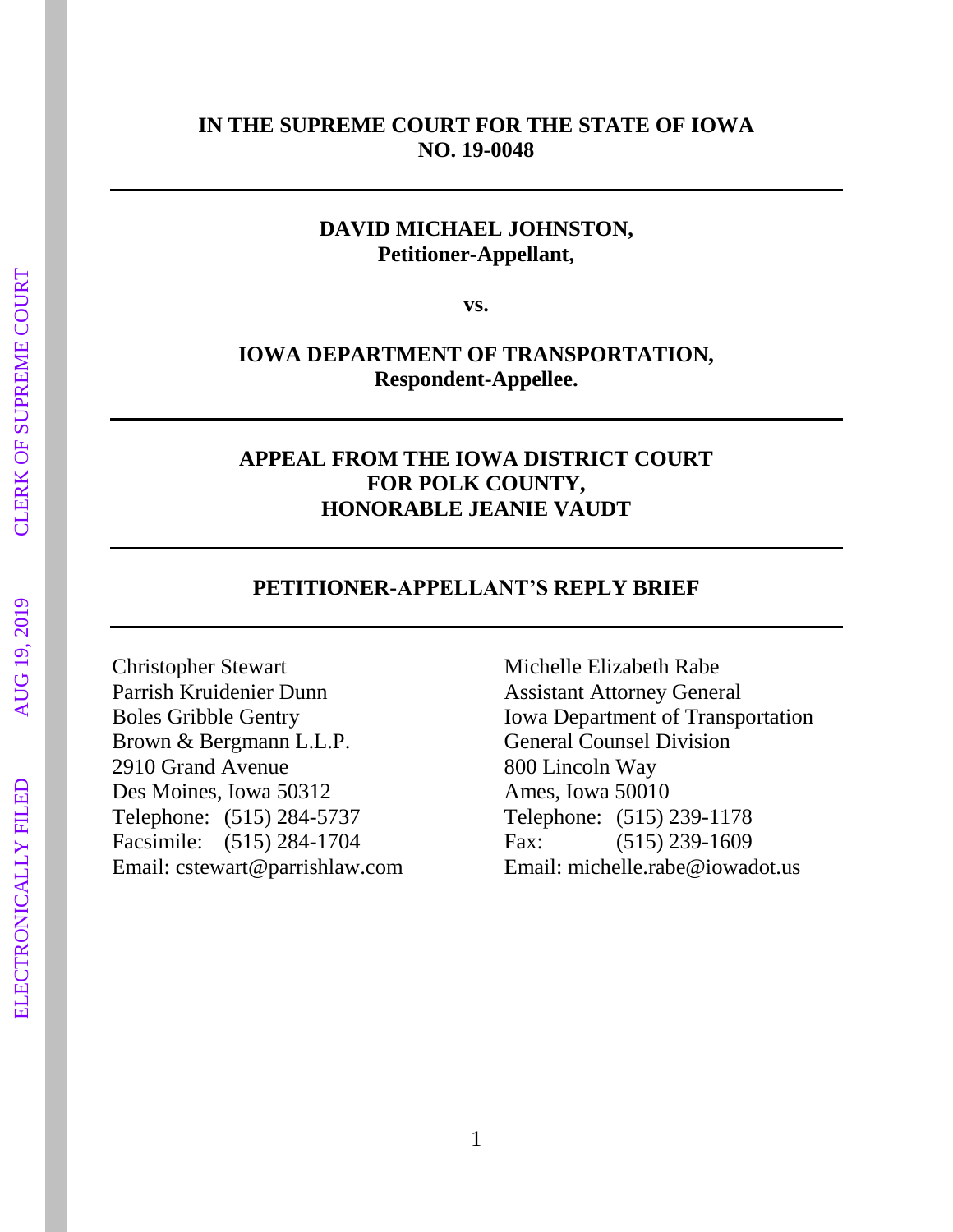# **TABLE OF CONTENTS**

| The IDOT has the Burden in Proving Johnston is a Habitual Offender Under<br>Ι.                                                                                        |
|-----------------------------------------------------------------------------------------------------------------------------------------------------------------------|
| $\mathbf{II}$ .<br>Johnston's Deferred Judgment Cannot be Used to Calculate Whether he is a                                                                           |
| Johnston's Conviction Dates Must be Used for Calculating Whether he is a<br>III.<br>Habitual Offender Under Iowa Code Section 321.555, Not the Offense Date.          |
| Johnston put the IDOT on Notice of His Argument and has Successfully<br>IV.                                                                                           |
| There is No Evidence in the Record that Johnston Eluded a Pursuing Law<br>$V_{\cdot}$<br>Enforcement Vehicle and his Eluding Conviction Cannot be Used in Calculating |
|                                                                                                                                                                       |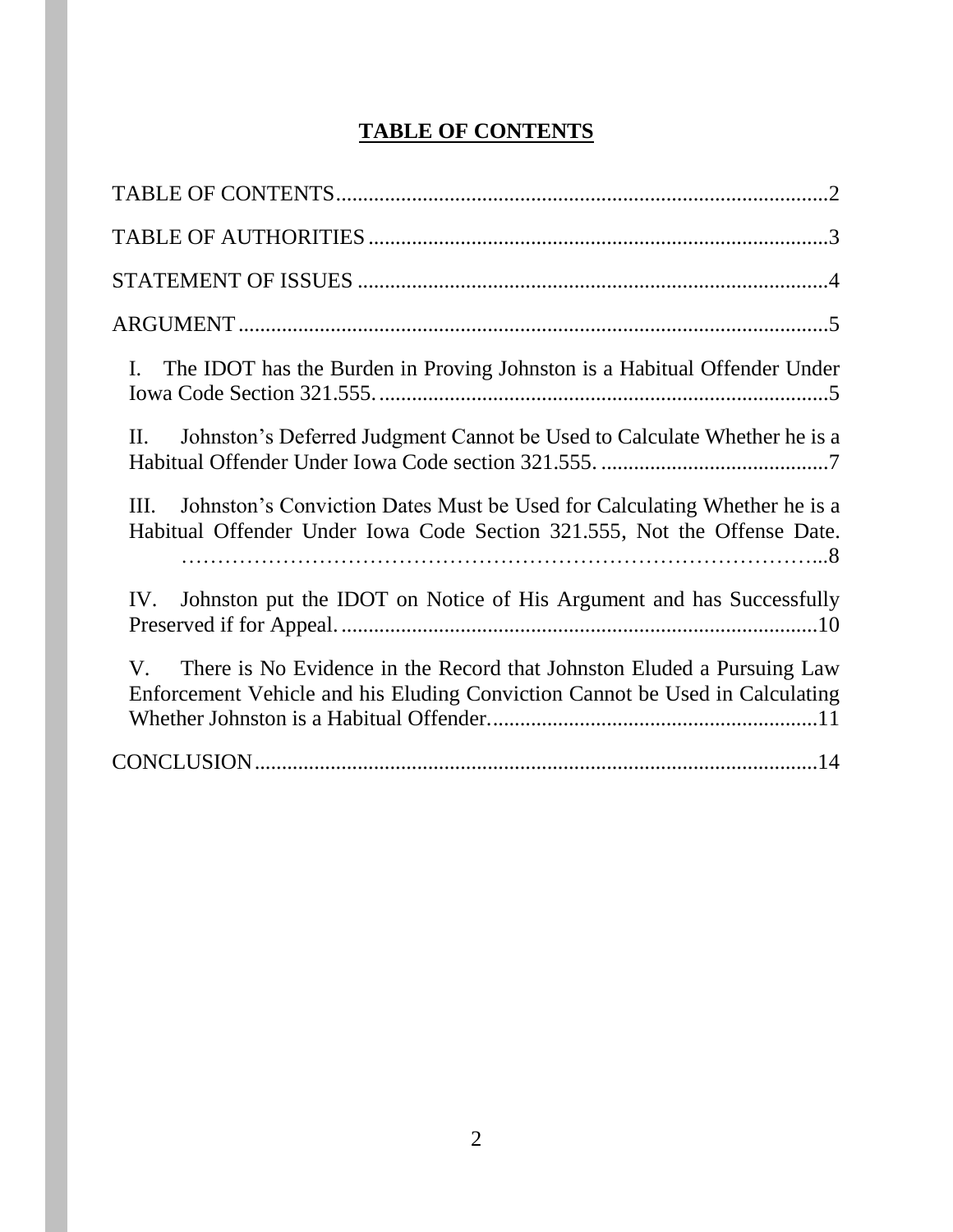# **TABLE OF AUTHORITIES**

# **Iowa Supreme Court Cases**

| Griffin Pipe Prods. Co. v. Bd. of Rev., 789 N.W.2d 769 (Iowa 2010)10 |  |
|----------------------------------------------------------------------|--|
|                                                                      |  |
| Iowa Dep't of Transp. v. Iowa Dist. Ct., 539 N.W.2d 191 (Iowa 1995)  |  |
|                                                                      |  |
|                                                                      |  |
|                                                                      |  |
|                                                                      |  |
|                                                                      |  |
|                                                                      |  |
|                                                                      |  |
|                                                                      |  |
|                                                                      |  |
|                                                                      |  |
|                                                                      |  |
|                                                                      |  |

# **Other Iowa Cases**

|--|--|--|--|

# **Statutes**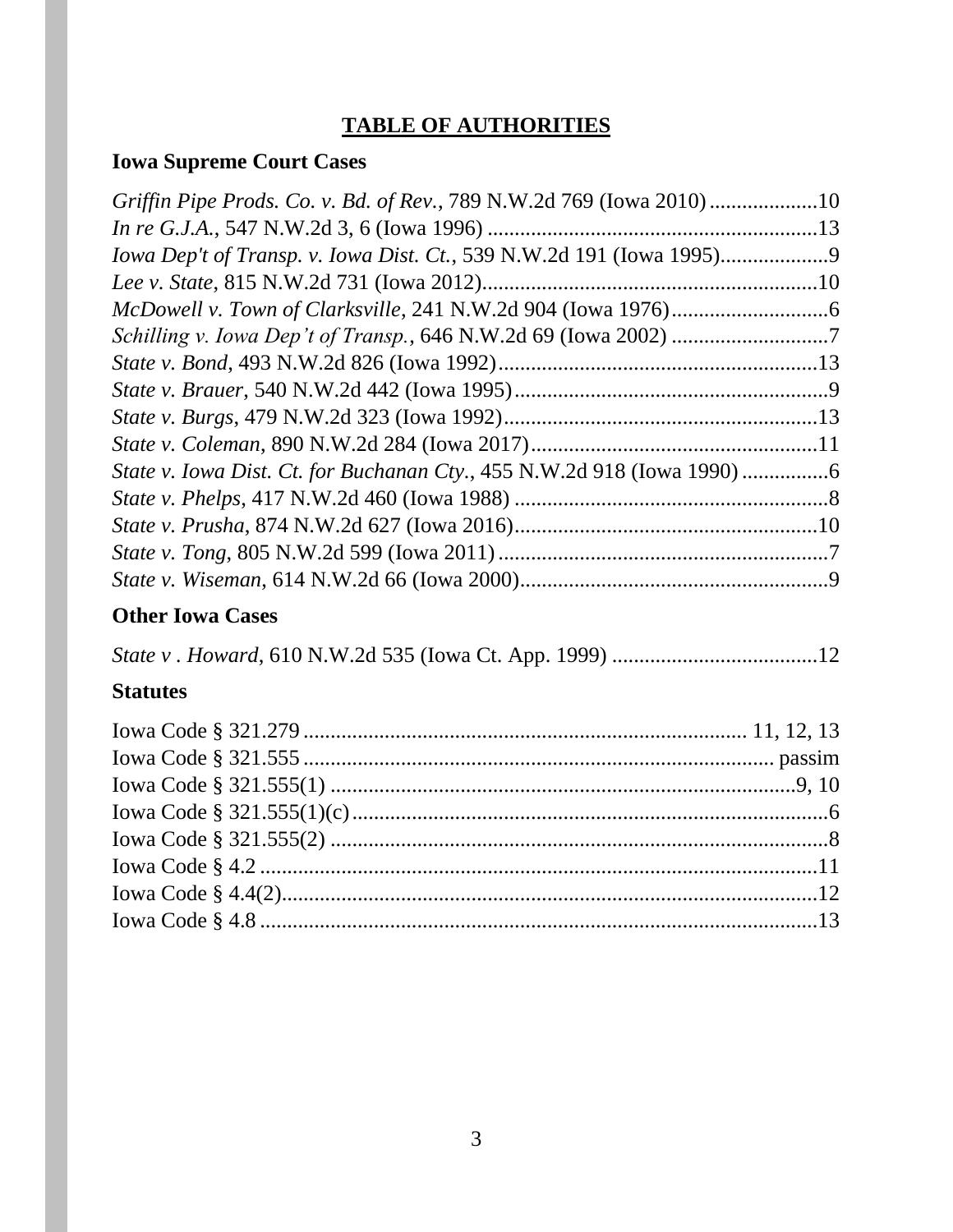### **STATEMENT OF ISSUES**

## **I. The IDOT has the Burden in Proving Johnston is a Habitual Offender Under Iowa Code Section 321.555.**

#### **Iowa Supreme Court Cases**

*McDowell v. Town of Clarksville*, 241 N.W.2d 904 (Iowa 1976). *State v. Iowa Dist. Ct. for Buchanan Cty.*, 455 N.W.2d 918 (Iowa 1990).

#### **Statutes**

Iowa Code § 321.555 Iowa Code § 321.555(1) Iowa Code § 321.555(1)(c)

#### **Additional Authorities**

*Burden of Proof*, BLACK'S LAW DICTIONARY (4th Pocket ed. 2011). EDWARD W. CLEARY, MCCORMICK ON EVIDENCE § 336 at 783–785 (2d ed. 1972).

### **II. Johnston's Deferred Judgment Cannot be Used to Calculate Whether he is a Habitual Offender Under Iowa Code section 321.555.**

#### **Iowa Supreme Court Cases**

*Schilling v. Iowa Dep't of Transp.*, 646 N.W.2d 69 (Iowa 2002). *State v. Tong*, 805 N.W.2d 599 (Iowa 2011).

**Statutes** Iowa Code § 321.555

### **III.Johnston's Conviction Dates Must be Used for Calculating Whether he is a Habitual Offender Under Iowa Code Section 321.555, Not the Offense Date.**

#### **Iowa Supreme Court Cases**

*Iowa Dep't of Transp. v. Iowa Dist. Ct.*, 539 N.W.2d 191 (Iowa 1995). *State v. Brauer*, 540 N.W.2d 442 (Iowa 1995). *State v. Phelps*, 417 N.W.2d 460 (Iowa 1988). *State v. Wiseman*, 614 N.W.2d 66 (Iowa 2000). **Statutes** Iowa Code § 321.555 Iowa Code § 321.555(1) Iowa Code § 321.555(2)

# **IV. Johnston put the IDOT on Notice of His Argument and has Successfully Preserved if for Appeal.**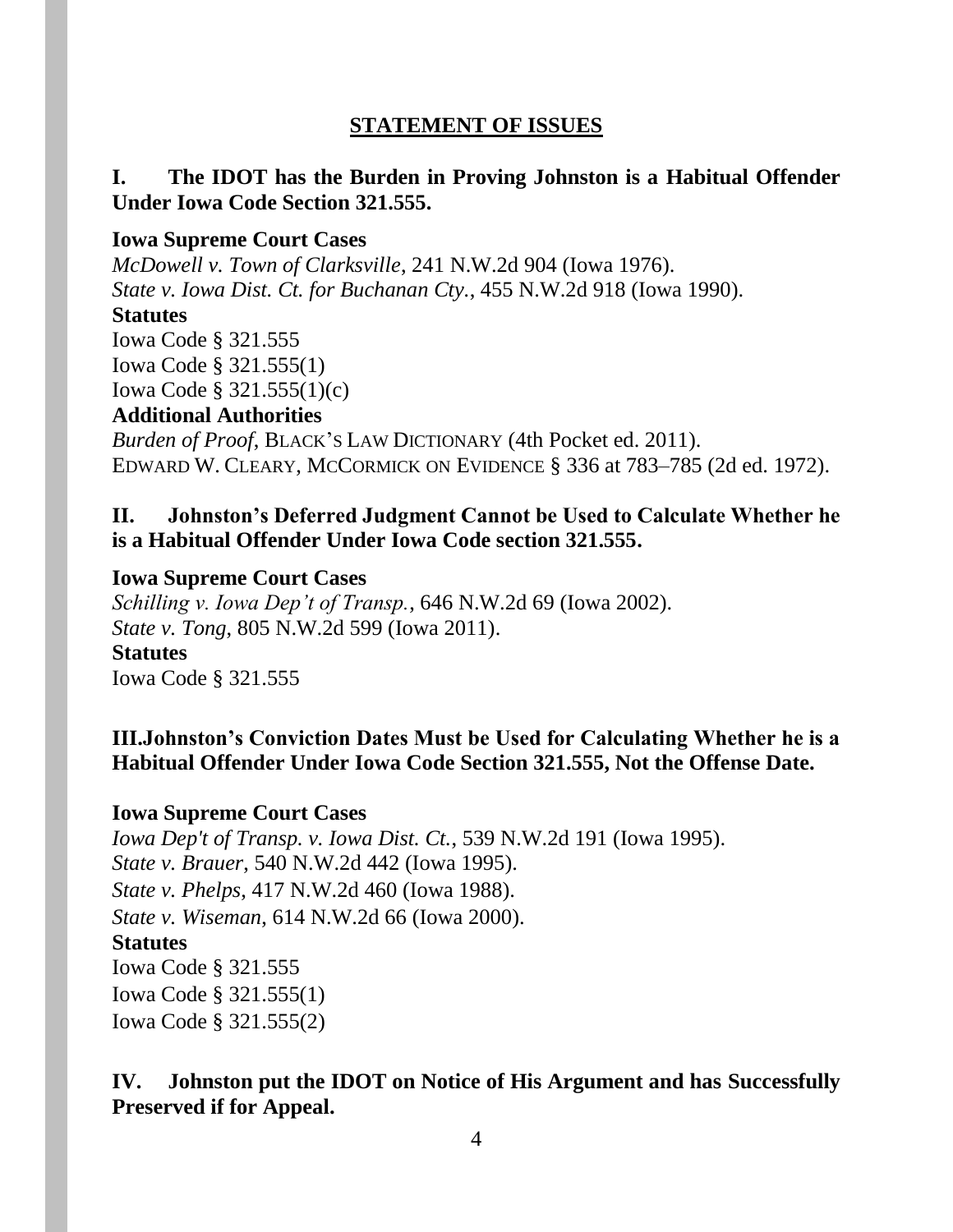#### **Iowa Supreme Court Cases**

*Griffin Pipe Prods. Co. v. Bd. of Rev.*, 789 N.W.2d 769 (Iowa 2010). *Lee v. State*, 815 N.W.2d 731 (Iowa 2012). *State v. Coleman*, 890 N.W.2d 284 (Iowa 2017). *State v. Prusha*, 874 N.W.2d 627 (Iowa 2016). **Statutes** Iowa Code § 321.555(1)

**V. There is No Evidence in the Record that Johnston Eluded a Pursuing Law Enforcement Vehicle and his Eluding Conviction Cannot be Used in Calculating Whether Johnston is a Habitual Offender.**

**Iowa Supreme Court Cases** *In re G.J.A.*, 547 N.W.2d 3, 6 (Iowa 1996). *State v. Bond*, 493 N.W.2d 826 (Iowa 1992). *State v. Burgs*, 479 N.W.2d 323 (Iowa 1992). **Other Iowa Cases** *State v . Howard*, 610 N.W.2d 535 (Iowa Ct. App. 1999). **Statutes** Iowa Code § 321.279 Iowa Code § 321.555 Iowa Code § 4.2 Iowa Code § 4.4(2) Iowa Code § 4.8

#### **ARGUMENT**

### **I. The IDOT has the Burden in Proving Johnston is a Habitual Offender Under Iowa Code Section 321.555.**

First, the Iowa Department of Transportation (hereinafter IDOT) appears to

argue that Johnston has the burden of proof here to show that he should not be

classified as a habitual offender under Iowa Code section 321.555. This is incorrect.

The cases cited by the IDOT do not directly deal with the habitual offender statute,

Iowa Code section 321.555.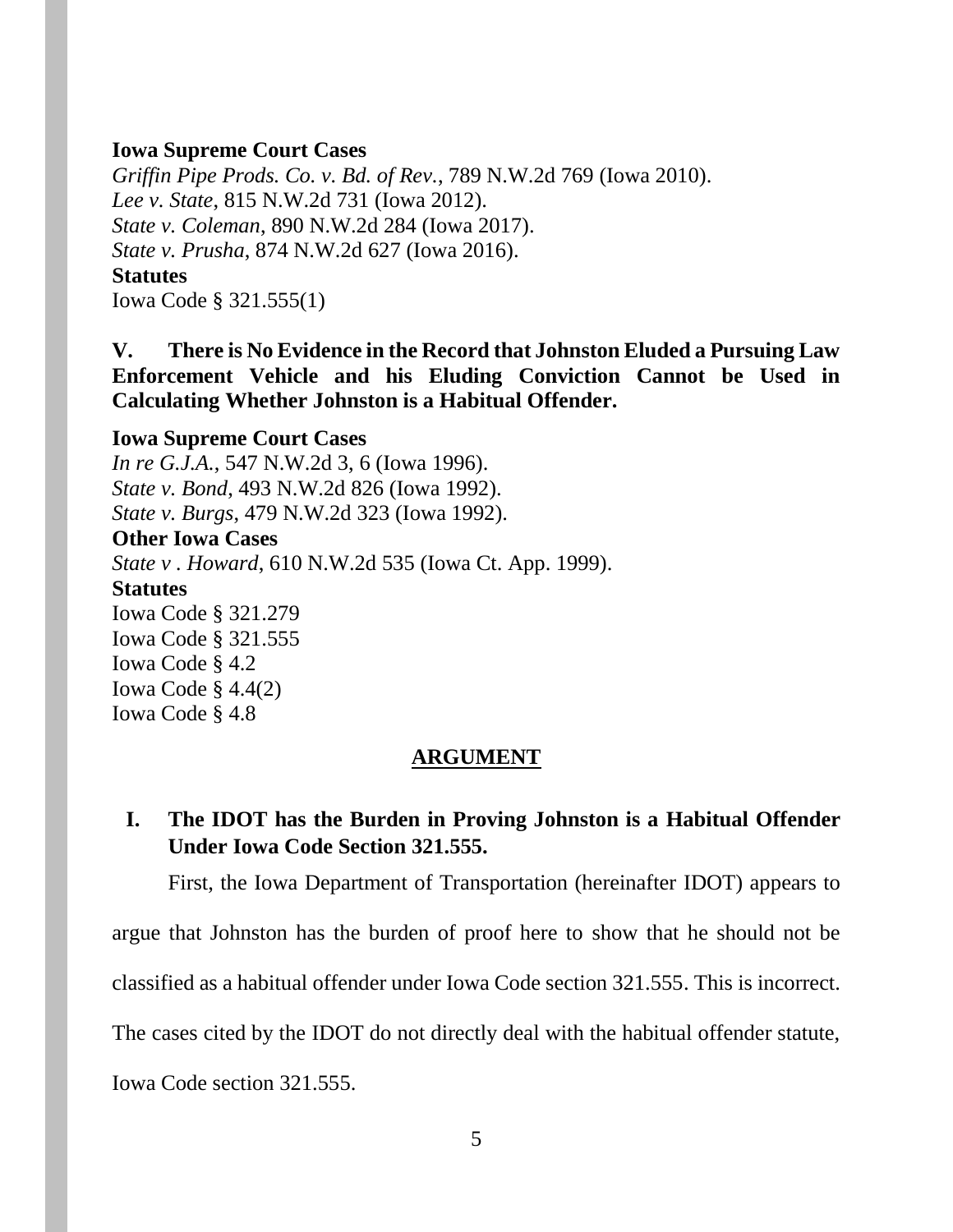Burden of Proof is defined as a "party's duty to prove a disputed assertion or charge; a proposition regarding which of two contending litigants loses when there is no evidence on a question or when the answer is simply too difficult to find." *Burden of Proof*, BLACK'S LAW DICTIONARY (4th Pocket ed. 2011). Further, "[t]he words 'burden of proof' may refer to the burden of producing evidence or the burden of persuading the fact finder. *McDowell v. Town of Clarksville*, 241 N.W.2d 904, 908 (Iowa 1976) (citing EDWARD W. CLEARY, MCCORMICK ON EVIDENCE § 336 at 783–785 (2d ed. 1972)).

In *State v. Iowa District Court for Buchanan County*, the Iowa Supreme Court found:

The State sought revocation of VandeVoorde's license under the terms of **Iowa [Code section 321.555\(1\)\(c\)](https://1.next.westlaw.com/Link/Document/FullText?findType=L&pubNum=1000256&cite=IASTS321.555&originatingDoc=I4fc34f87ff6511d98ac8f235252e36df&refType=LQ&originationContext=document&transitionType=DocumentItem&contextData=(sc.Search))**, which provides that anyone convicted of three or more offenses of driving while his or her license is under suspension within a six-year period shall be adjudicated a habitual offender. The State presented an abstract of VandeVoorde's driving record to the court indicating that he had accumulated four such convictions within a period of approximately fifteen months. The State thus satisfied *its burden* of proving a prima facie case.

455 N.W.2d 918, 919 (Iowa 1990).

Therefore, since we are dealing directly with the habitual offender statute,

Iowa Code section 321.555, the IDOT has the burden of proof to show that their

labeling of Johnston as such was proper.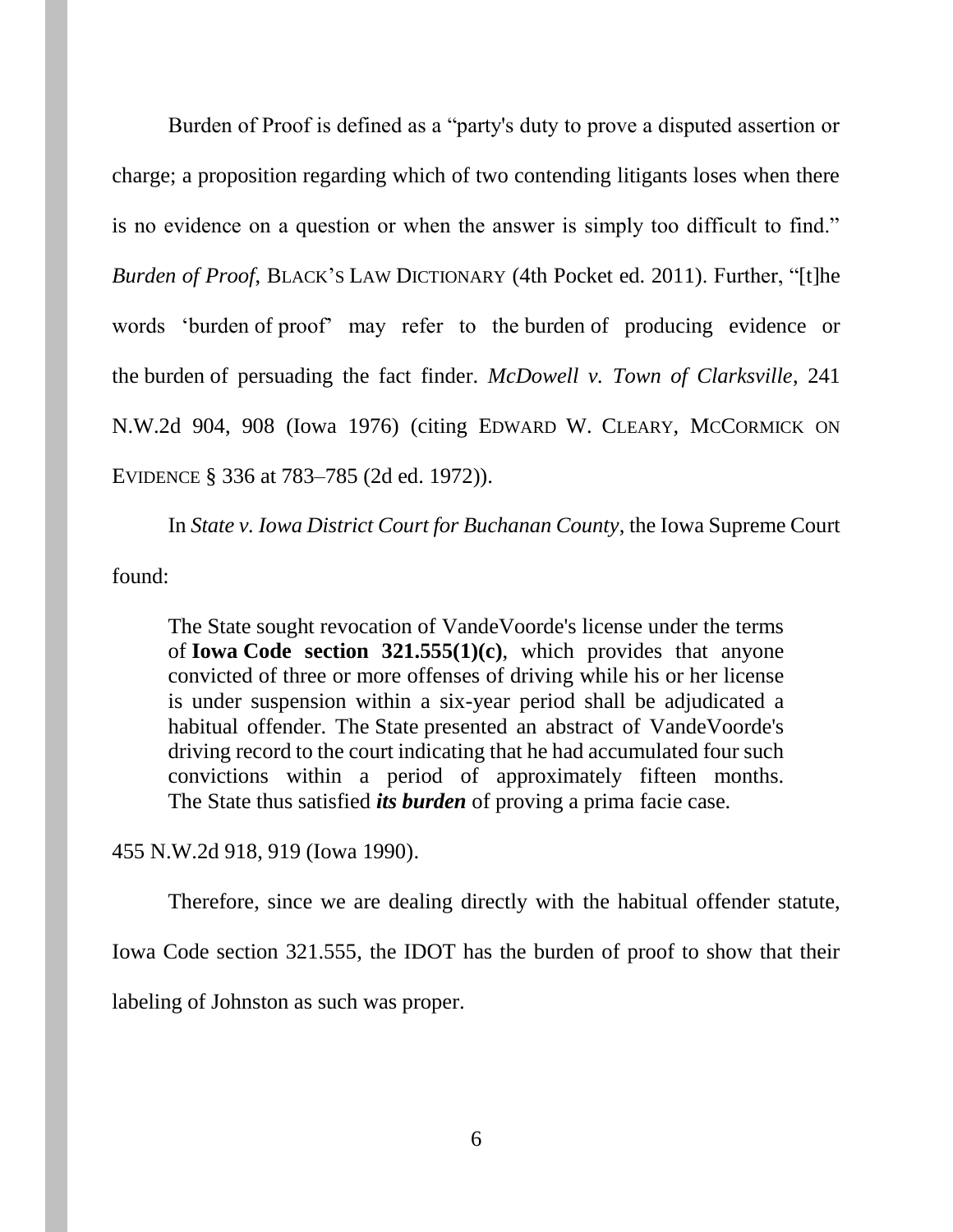## **II. Johnston's Deferred Judgment Cannot be Used to Calculate Whether he is a Habitual Offender Under Iowa Code section 321.555.**

The IDOT asserts *Schilling v. Iowa Department of Transportation* is controlling in determining a deferred judgment is a final conviction for purposes of the driver's license revocation statute. 646 N.W.2d 69, 73 (Iowa 2002). In *Schilling*, the Court based this determination partly on "whether the license revocation is aimed at the protection of the public or as a punishment measure." *Id.* at 73. The Iowa Supreme Court determined this by finding such a suspension did not serve the purpose of increasing the offender's criminal punishment. *State v. Tong*, 805 N.W.2d 599, 602 (Iowa 2011).

Here, the IDOT tries to portray *Tong* as wholly unrelatable to Johnston because *Tong* was dealing with a felon in possession of a firearm statute and argues that *Schilling* is still good law, no matter the *Tong* decision. The IDOT's application is unfounded. In *Tong,* the Court found *Schilling* was unhelpful when the law being applied serves the dual purpose of protection and punishment. *Id*. at 602. Here, as shown by the five (5) year suspension handed down by the IDOT to Johnston, Iowa Code section 321.555 serves both the dual propose of protection of the public by limiting Johnston's ability to operate on public road ways, but also serves to increase punishment by punitively restricting his license for not a short period of time, but for half of a decade for two series of events committed five (5) years and 11 months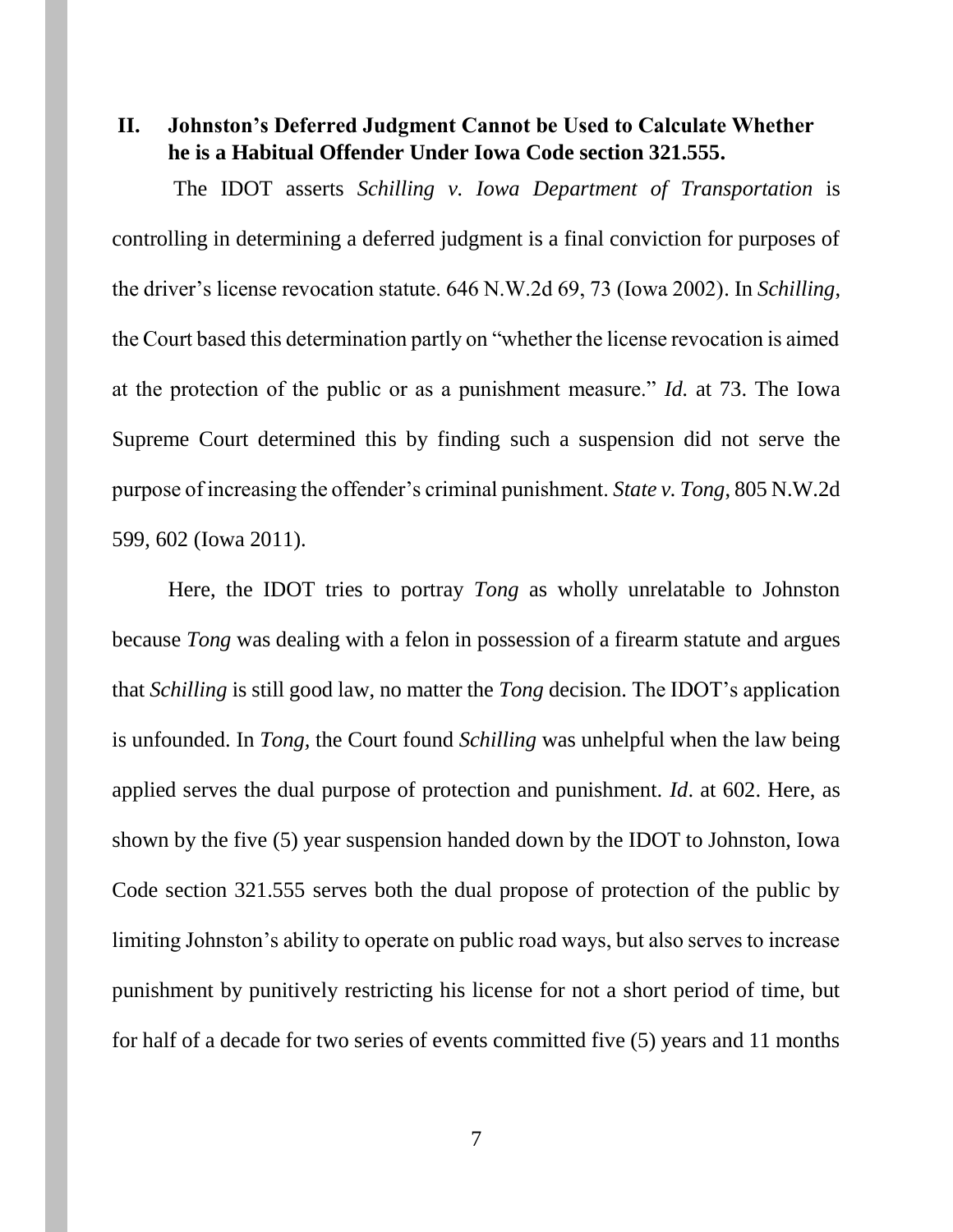apart. This increases punishment, *Tong* limited *Schilling* and Johnston's deferred judgment cannot be used as a conviction for Iowa Code section 321.555.

In furthering Johnston's argument that his deferred eluding charge should not be used, the court in *Tong* found "[f]or these reasons, we hold a deferred judgment constitutes a conviction for purposes of section 724.26 where the defendant (as here) has not completed his term of probation." *Tong*, 805 N.W.2d at 603. Johnston completed probation on May 6, 2019. The eluding charge was fully and finally expunged from his record. Using *Tong*, since Johnston has completed his term of probation, the deferred judgment should not be allowed to be used.

Johnston's deferred judgment, which has been fully and finally expunged from his record, should not and cannot be used for the purposes of calculating whether or not Johnston is a habitual offender and the District Court erred in upholding the IDOT's analysis and application in labeling Johnston as a habitual offender.

# **III. Johnston's Conviction Dates Must be Used for Calculating Whether he is a Habitual Offender Under Iowa Code Section 321.555, Not the Offense Date.**

The IDOT is correct in pointing out that *State v*. *Phelps* addressed the application of offense dates vs. conviction dates when determining whether to label an individual as a habitual offender. 417 N.W.2d 460 (Iowa 1988). Granted *Phelps* looked at the section two (2) of Iowa Code section 321.555, which deals with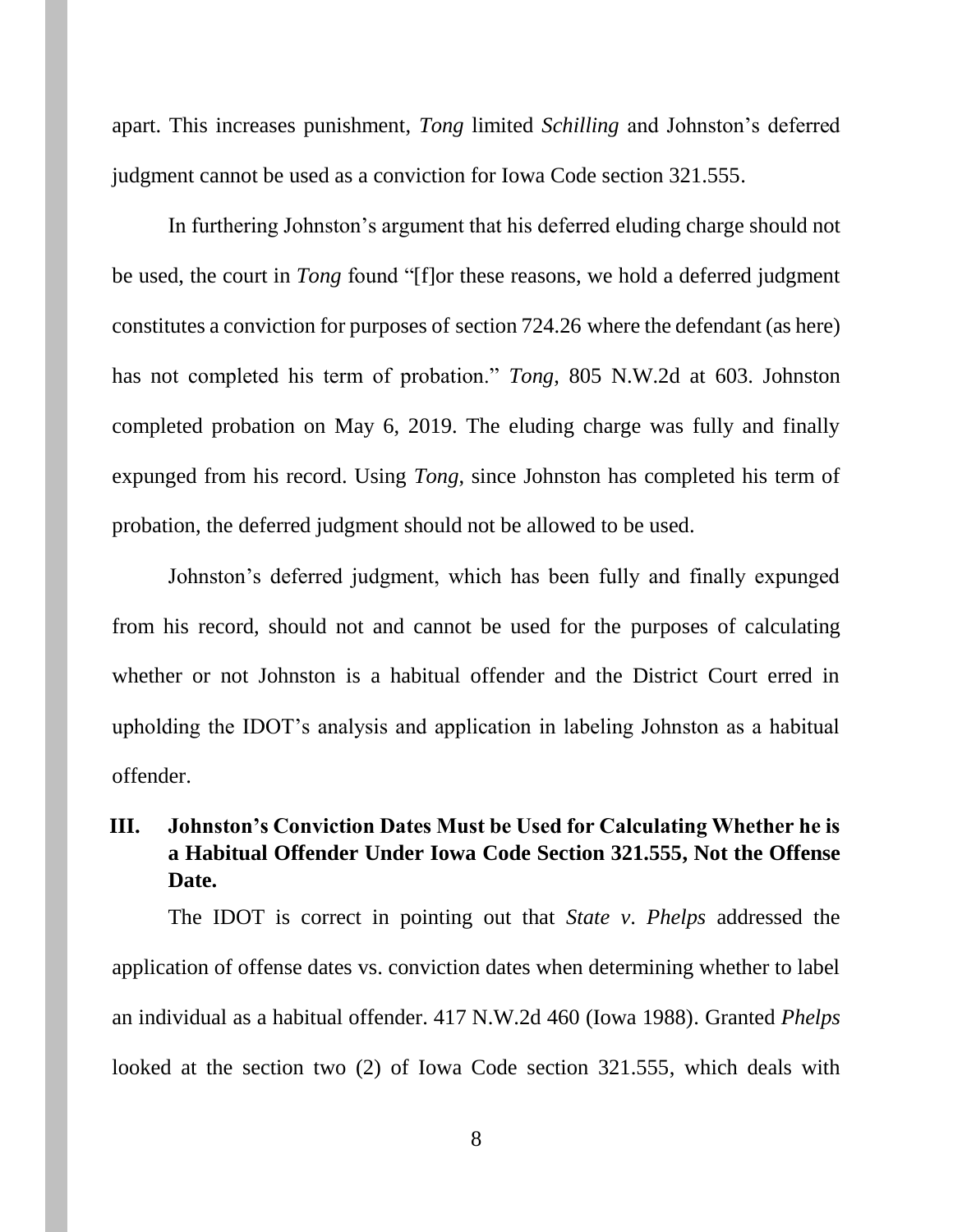offenses in a two-year period and not the six-year period Johnston is being labeled under. *Id.* at 461.

However, the IDOT ignores the fact that all the cases cited by Johnston for the proposition that the conviction date should be used were decided after the 1988 case of *Phelps*. In *State v. Brauer*, the Iowa Supreme Court found "Iowa Code section 321.555(1) defines a habitual offender as a person who has three or more convictions for specified offenses within a six-year period." 540 N.W.2d 442, 443 (Iowa 1995). In *Iowa Department of Transportation v. Iowa District Court,* the Iowa Supreme Court found "[s]ection 321.555(1) provides that any person found guilty of three or more listed traffic offenses within a six-year period shall be considered an habitual offender." 539 N.W.2d 191, 193 (Iowa 1995). Most recently, in *State v. Wiseman*, the Iowa Supreme Court agreed that Wiseman's conviction date should be used and not his guilty plea date of offense date when calculating whether a prior guilty plea or conviction date should be used to enhance sentencing for an OWI. 614 N.W.2d 66, 67 (Iowa 2000).

Therefore, because the proposition in *Phelps* has effectively overruled by multiple Iowa Supreme Court cases, Johnston's conviction dates, and not his offense dates should be used to calculate whether he falls within the definition of a habitual offender under Iowa Code Section 321.555.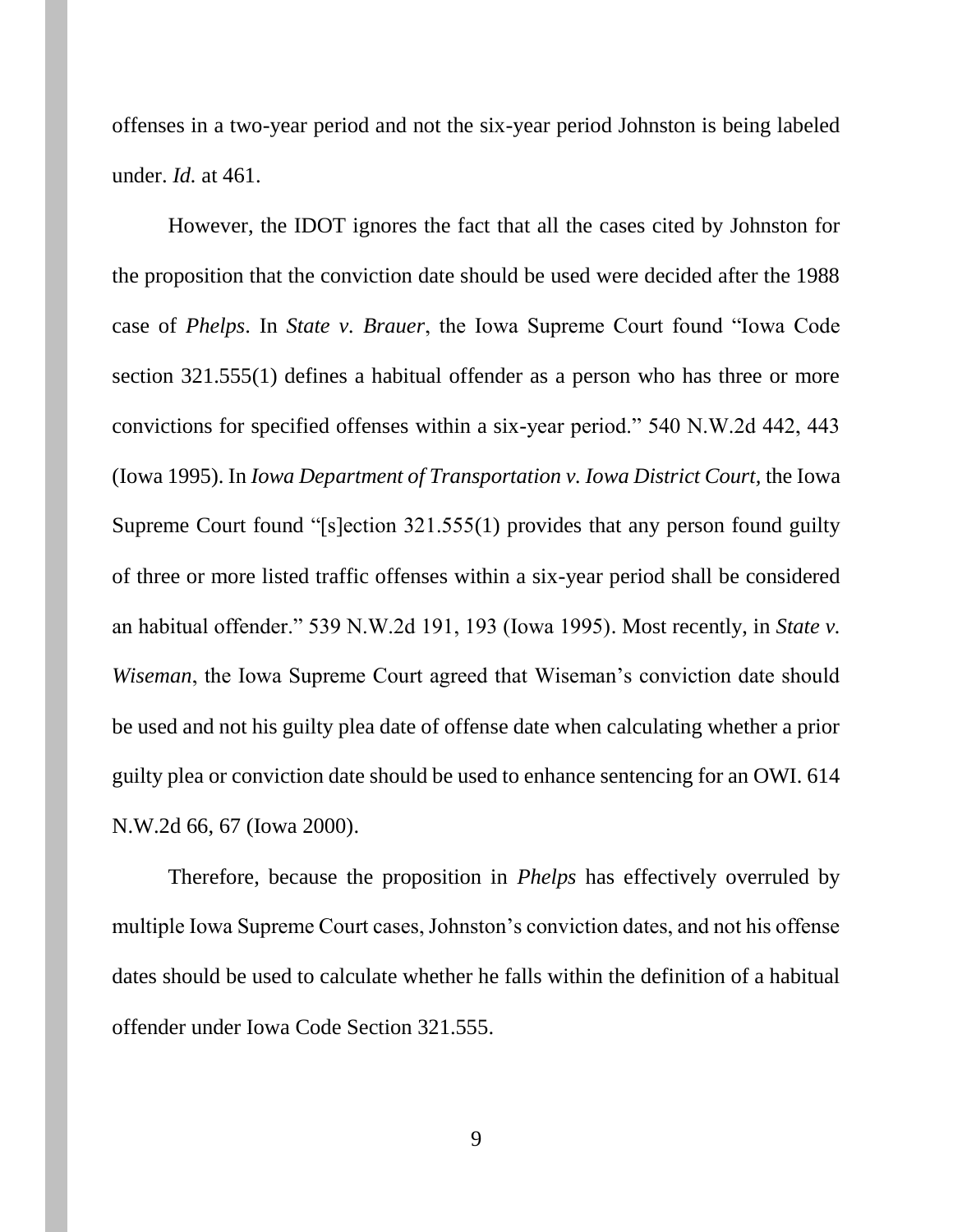**IV. Johnston put the IDOT on Notice of His Argument and has Successfully Preserved if for Appeal.** 

The IDOT believes Johnston has failed to preserve his argument that his Eluding conviction cannot be used in calculating whether is a habitual offender. The IDOT's assertion lacks merit.

As outlined, Iowa's issue preservation rules are not designed to be hypertechnical nor do they place form over substance. *Lee v. State*, 815 N.W.2d 731, 739 (Iowa 2012). A challenge to an administrative ruling is properly preserved when the challenge is adequate to put the Respondent on notice of the nature of the protest. *Griffin Pipe Prods. Co. v. Bd. of Rev.*, 789 N.W.2d 769, 772 (Iowa 2010). Courts will not "exalt form over substance when the objectives of our error preservation rules have been met." *Lee,* 815 N.W.2d at 739.

With said case law in mind, Johnston properly preserved error on the argument that Iowa Code section 321.555(1) requires evidence the offender was eluding a *pursuing* law enforcement vehicle.

Recently, the Iowa Supreme Court in *State v. Coleman*, when discussing the preservation of a constitutional argument, found:

We find the state constitutional issue is *minimally* preserved. We have held that when a defendant in the trial court only identifies the Fourth Amendment as the basis for a search and seizure claim, the state constitutional claim has not been preserved at the district court. *State v. Prusha*, 874 N.W.2d [627, 630 \(Iowa](https://1.next.westlaw.com/Link/Document/FullText?findType=Y&serNum=2038282850&pubNum=0000595&originatingDoc=I82968c40eff111e681b2a67ea2e2f62b&refType=RP&fi=co_pp_sp_595_630&originationContext=document&transitionType=DocumentItem&contextData=(sc.Search)#co_pp_sp_595_630) 2016).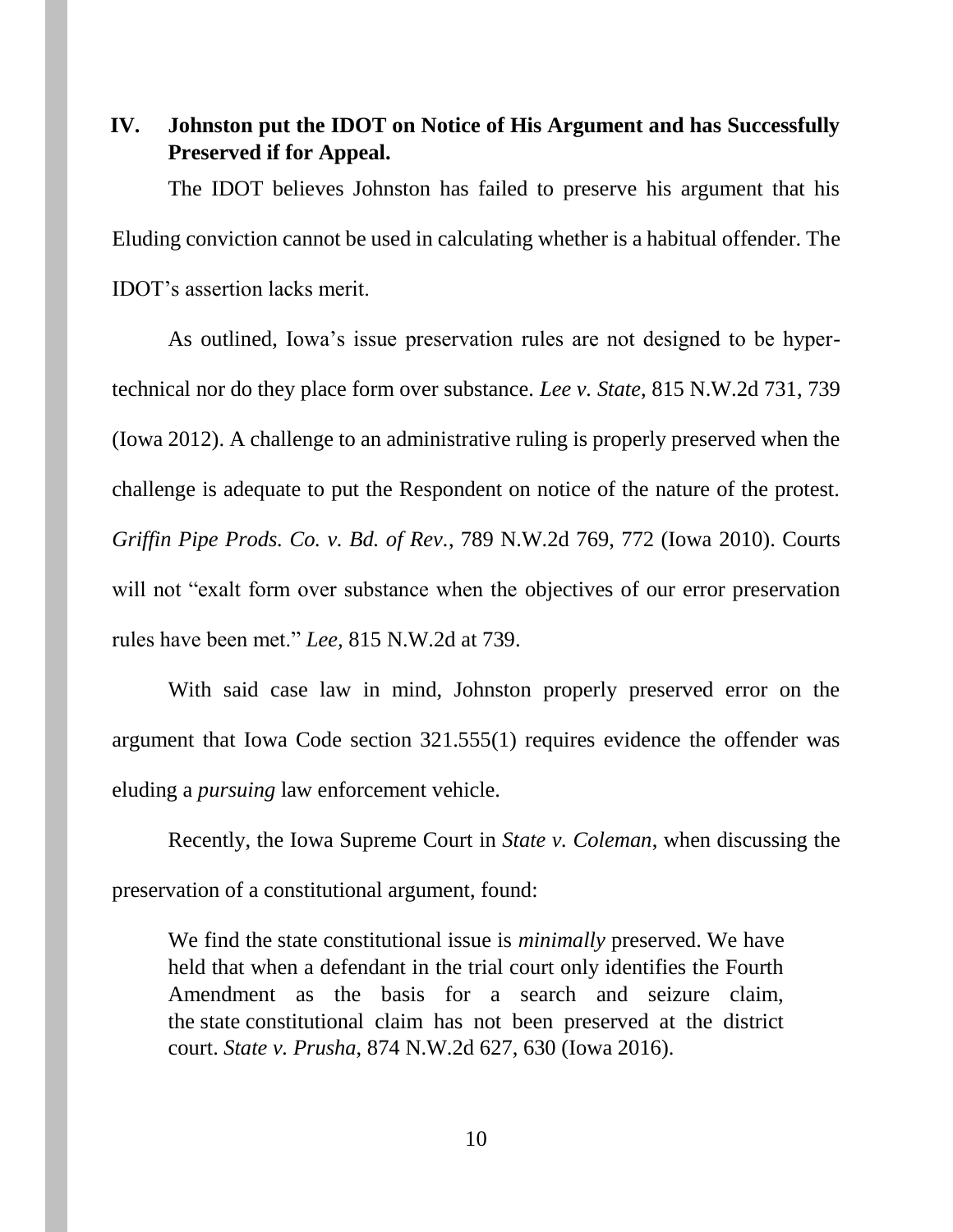Here, however, the defendant did not identify *either* constitution in the trial court although it was apparent that he was raising a search and seizure claim. This raises a different preservation question than that presented in *[Prusha.](https://1.next.westlaw.com/Link/Document/FullText?findType=Y&serNum=2038282850&pubNum=0000595&originatingDoc=I82968c40eff111e681b2a67ea2e2f62b&refType=RP&originationContext=document&transitionType=DocumentItem&contextData=(sc.Search))* We have said that when a party brings a constitutional claim but fails to identify whether the party is proceeding under the Iowa or the Federal Constitution, claims under both the Iowa and the Federal Constitutions are preserved.

890 N.W.2d 284, 286-287 (Iowa 2017) (Internal citations omitted).

Using *Coleman*, Johnston put the IDOT on notice at the first stage of the administrative proceedings that he was challenging whether the IDOT had and presented substantial evidence to warrant the labeling of him as a habitual offender and the revocation of his license. This is more than minimal preservation of this argument and therefore error on this argument has been preserved.

**V. There is No Evidence in the Record that Johnston Eluded a Pursuing Law Enforcement Vehicle and his Eluding Conviction Cannot be Used in Calculating Whether Johnston is a Habitual Offender.**

The IDOT seems to lack any real argument for why the two statutes in question, the criminal eluding statute, Iowa Code section 321.279, and the habitual offender statute, Iowa Code section 321.555 are different. However, according to the IDOT, both statutes mean the same thing.

Iowa Code section 4.2 outlines

In enacting a statute, it is presumed that: 1. Compliance with the Constitutions of the state and of the United States is intended. 2. The entire statute is intended to be effective. 3. A just and reasonable result is intended. 4. A result feasible of execution is intended. 5. Public interest is favored over any private interest.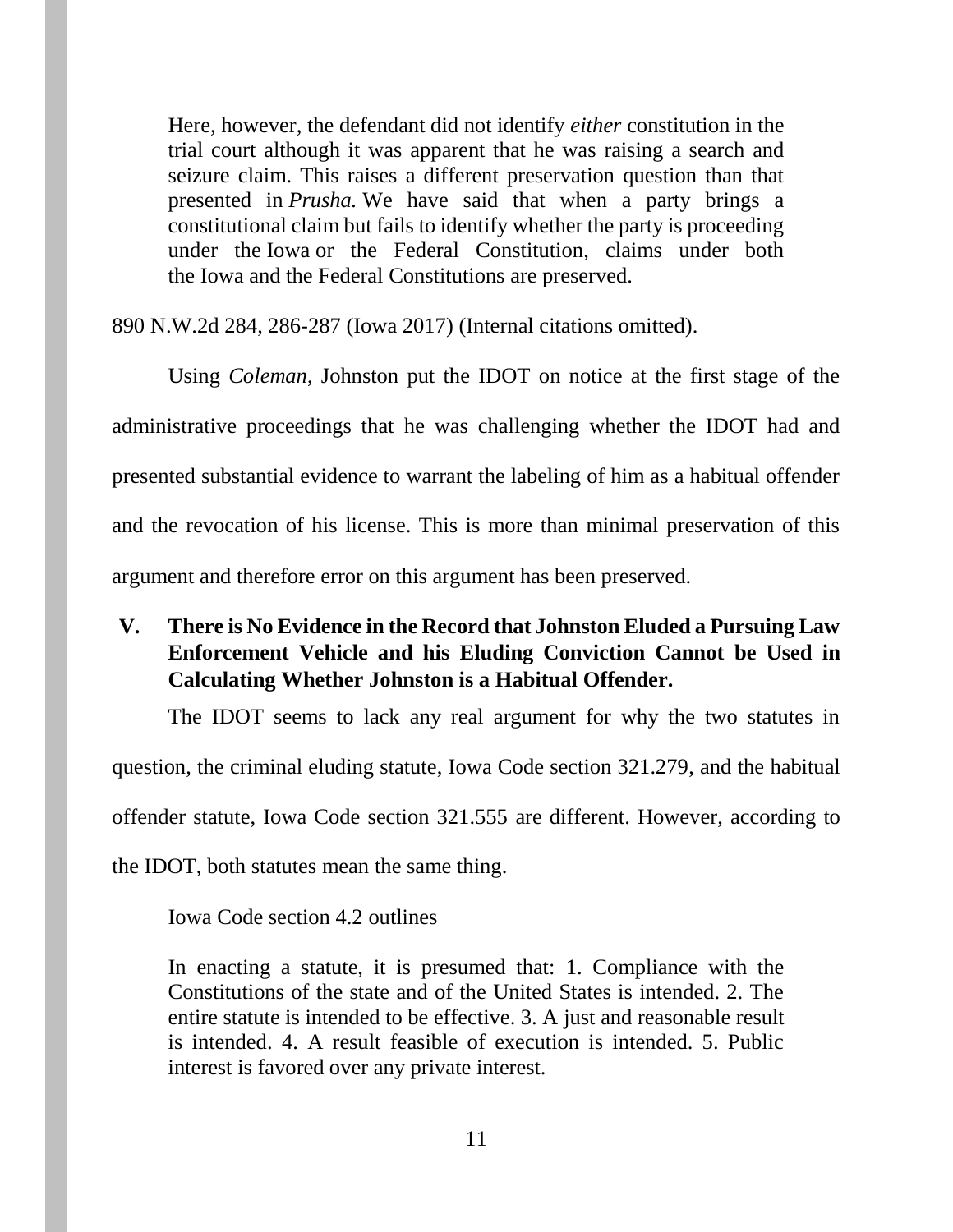Here, there is a conflict between two statutes. Iowa Code section 321.279 does

not require evidence of proof of eluding a pursuing law enforcement vehicle. Yet,

Iowa Code section 321.555 does:

#### **321.555**

As used in this section and sections 321.556 through 321.562, "habitual offender" means any person who has accumulated convictions for separate and distinct offenses described in subsection 1, 2, or 3, committed after July 1, 1974, for which final convictions have been rendered, as follows:

g. Eluding or attempting to elude a **pursuing** law enforcement vehicle in violation of section 321.279.

#### **321.279**

a. The driver of a motor vehicle commits a serious misdemeanor if the driver willfully fails to bring the motor vehicle to a stop or otherwise eludes or attempts to elude a marked official law enforcement vehicle driven by a uniformed peace officer after being given a visual and audible signal to stop. The signal given by the peace officer shall be by flashing red light, or by flashing red and blue lights, and siren.

With this in mind, the only just and reasonable result is that the legislature intended the additional wording in Iowa Code section 321.555, requiring the IDOT, in labeling someone as a habitual offender using an eluding conviction, to prove that the individual was actively eluding a pursuing law enforcement vehicle. Iowa Code section 321.555.

As we know, when the legislature enacts a statute, "it is presumed that the entire statute is to be effective." *State v . Howard*, 610 N.W.2d 535, 537 (Iowa Ct. App. 1999) (citing Iowa Code § 4.4(2)). Further, "[s]tatutes should not be construed so as to make any part of it superfluous; therefore, we presume the legislature enacted each part of the statute for a purpose and intended that each part be given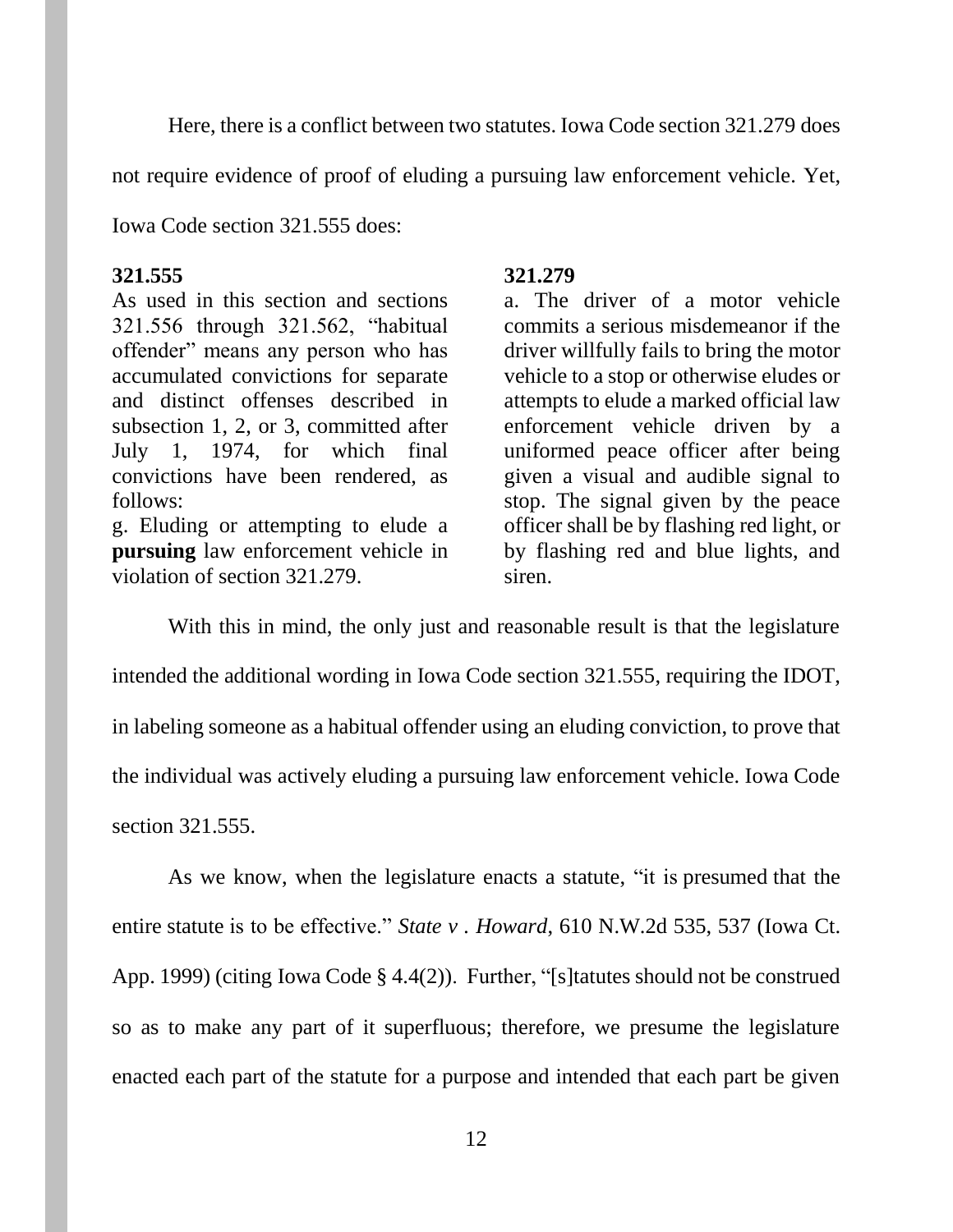effect." *Howard*, 610 N.W.2d 537 (citing *In re G.J.A.,* 547 N.W.2d 3, 6 (Iowa 1996)). Additionally, "[w]hen a statute's terms are unambiguous and its meaning plain, there is no room for second-guessing legislative intent." *State v. Bond,* 493 N.W.2d 826, 828 (Iowa 1992); *State v. Burgs,* 479 N.W.2d 323, 324 (Iowa 1992).

Here, Iowa Code section 321.555 is not ambiguous and the meaning of the wording is plain "Eluding or attempting to elude *a pursuing law enforcement vehicle*." There is no room for second guessing and the IDOT is required to show that additional evidence.

Further, Iowa Code section 4.8 outlines "if a general provision conflicts with a special or local provision, they shall be construed, if possible, so that effect is given to both. If the conflict between the provisions is irreconcilable, the special or local provision prevails as an exception to the general provision." Here, we have two separate statutes. Iowa Code section 321.279 is the criminal eluding statute. Iowa Code section 321.555 is the habitual offender statute. As we know, Johnston is challenging his labeling as a habitual offender by the IDOT. Therefore, since Iowa Code section 321.555 is the specific statute for the habitual offender definition, we must use that statute, no others, in determining whether Johnston fits within the definition in the statute. Here, there is no evidence presented by the IDOT that Johnston was eluding or attempting to elude a pursuing law enforcement vehicle.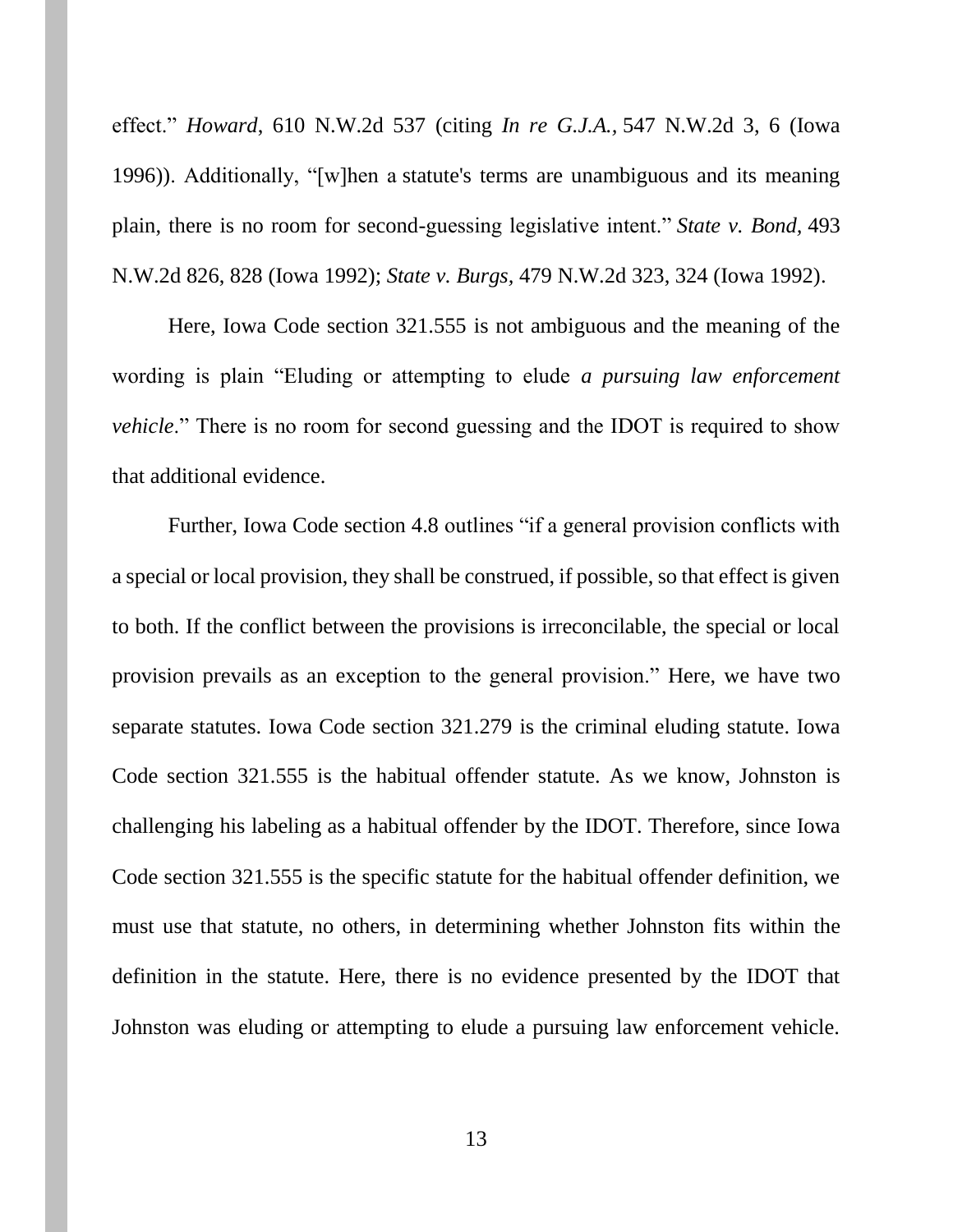Therefore, the IDOT cannot use Johnston's criminal eluding conviction for calculating whether he is a habitual offender.

## **CONCLUSION**

David Johnston respectfully requests this Court reverse the district court's

Order on Judicial Review in its entirety, vacate the IDOT's revocation of Johnston's

driving privileges and enter judgment in favor of Johnston.

## **PARRISH KRUIDENIER DUNN BOLES GRIBBLE GENTRY BROWN & BERGMANN L.L.P.**

By: /s/ *Christopher Stewart* Christopher Stewart AT0013127 2910 Grand Avenue Des Moines, Iowa 50312 Telephone: (515) 284-5737 Facsimile: (515) 284-1704 Email: [cstewart@parrishlaw.com](mailto:cstewart@parrishlaw.com) **ATTORNEY FOR APPELLANT**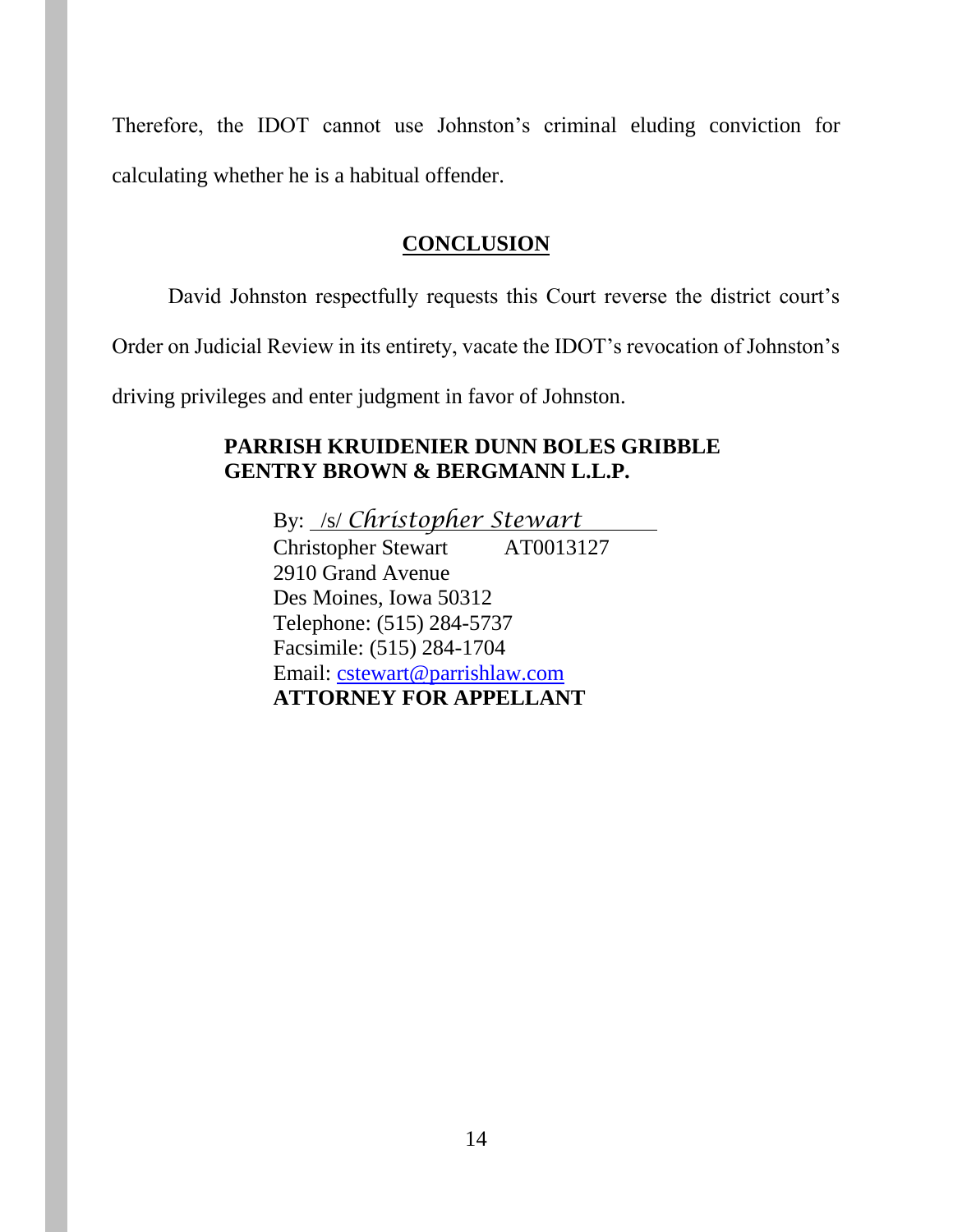#### **CERTIFICATES OF COMPLIANCE WITH TYPE-VOLUME LIMITATION, TYPEFACE REQUIREMENTS, AND TYPE-STYLE REQUIREMENTS**

This brief complies with the type-volume limitation of Iowa R. App. P.  $6.903(1)(g)(1)$  because it contains words 2,182 (less than 14,000 words), excluding the parts of the brief exempted by Rule  $6.903(1)(g)(1)$ , which are the table of contents, table of authorities, statement of the issues, and certificates.

This brief complies with the typeface requirements of Iowa R. App. P. 6.903(1)(e) and the type-style requirements of Iowa R. App. P. 6.903(1)(f) because this brief has been prepared in a proportionally spaced typeface using Microsoft Office Word 2016 in font size 14, Times New Roman.

> /s/ *Christopher Stewart*  Dated: August 19, 2019 Christopher Stewart